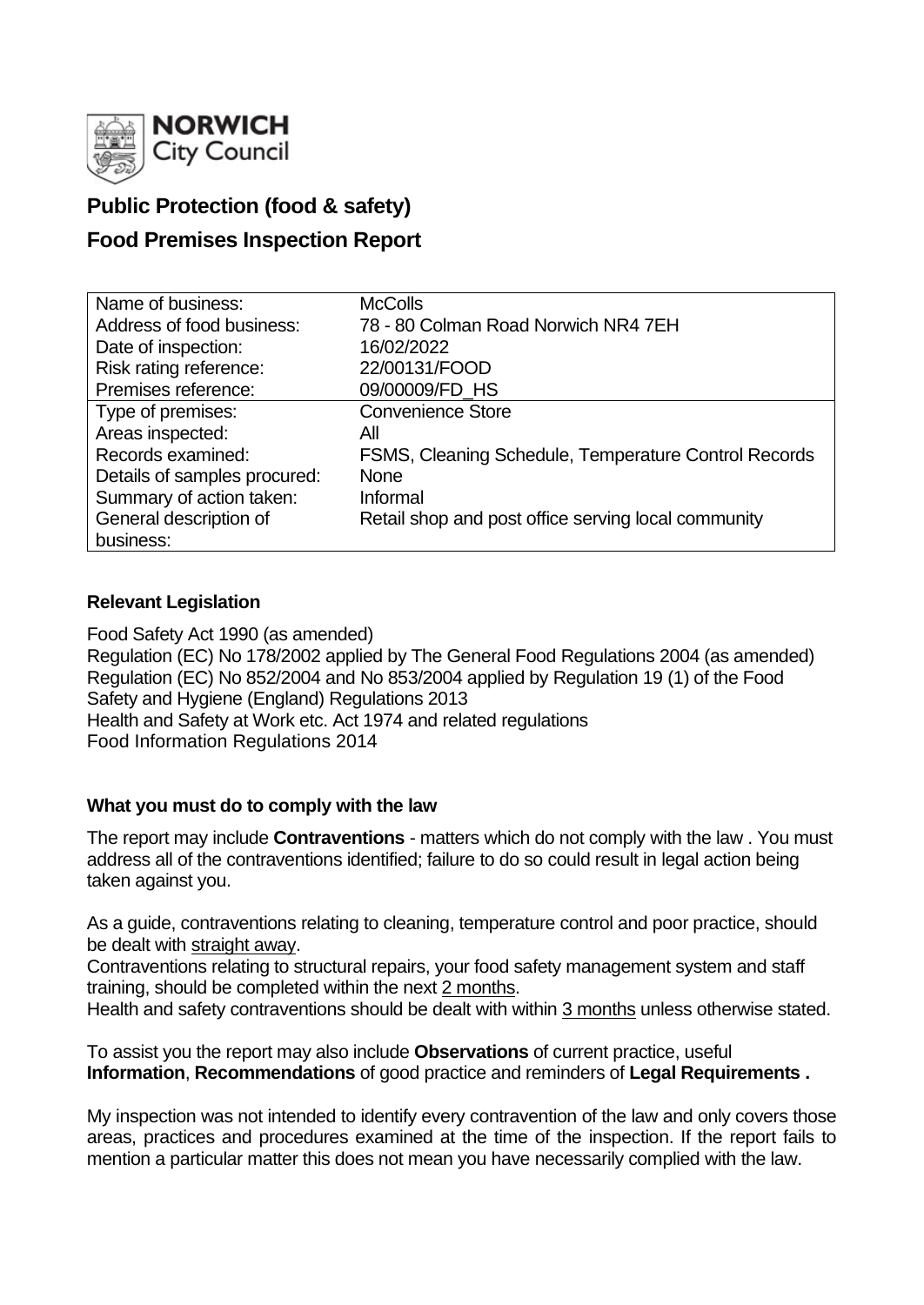## **FOOD SAFETY**

## **How we calculate your Food Hygiene Rating:**

The food safety section has been divided into the three areas which you are scored against for the hygiene rating: 1. food hygiene and safety procedures, 2. structural requirements and 3. confidence in management/control procedures. Each section begins with a summary of what was observed and the score you have been given. Details of how these scores combine to produce your overall food hygiene rating are shown in the table.

| <b>Compliance Area</b>                     |          |    |                | <b>You Score</b> |           |    |           |    |                |  |  |
|--------------------------------------------|----------|----|----------------|------------------|-----------|----|-----------|----|----------------|--|--|
| Food Hygiene and Safety                    |          |    |                | 0                | 5         | 10 | 15        | 20 | 25             |  |  |
| <b>Structure and Cleaning</b>              |          |    | $\overline{0}$ | 5                | 10        | 15 | 20        | 25 |                |  |  |
| Confidence in management & control systems |          |    | $\overline{0}$ | 5                | 10        | 15 | 20        | 30 |                |  |  |
|                                            |          |    |                |                  |           |    |           |    |                |  |  |
| <b>Your Total score</b>                    | $0 - 15$ | 20 | $25 - 30$      |                  | $35 - 40$ |    | $45 - 50$ |    | > 50           |  |  |
| <b>Your Worst score</b>                    | 5        | 10 | 10             |                  | 15        |    | 20        |    | $\blacksquare$ |  |  |
|                                            |          |    |                |                  |           |    |           |    |                |  |  |
| <b>Your Rating is</b>                      | 5        |    |                | 3                | 2         |    |           |    | $\overline{0}$ |  |  |

Your Food Hygiene Rating is 4 - a good standard



## **1. Food Hygiene and Safety**

Food Hygiene standards are excellent. You demonstrated full compliance with legal requirements. You have safe food handling practices and procedures and all the necessary control measures to prevent cross-contamination are in place. **(Score 0)**

### Hand-washing

**Observation** I was pleased to see hand washing was well managed.

## Temperature Control

**Observation** I was pleased to see you were able to limit bacterial growth and/or survival by applying appropriate temperature controls at points critical to food safety and that you were monitoring temperatures.

## **2. Structure and Cleaning**

The structure facilities and standard of cleaning and maintenance are all of a good standard and only minor repairs and/or improvements are required. Pest control and waste disposal provisions are adequate. The minor contraventions require your attention. **(Score 5)**